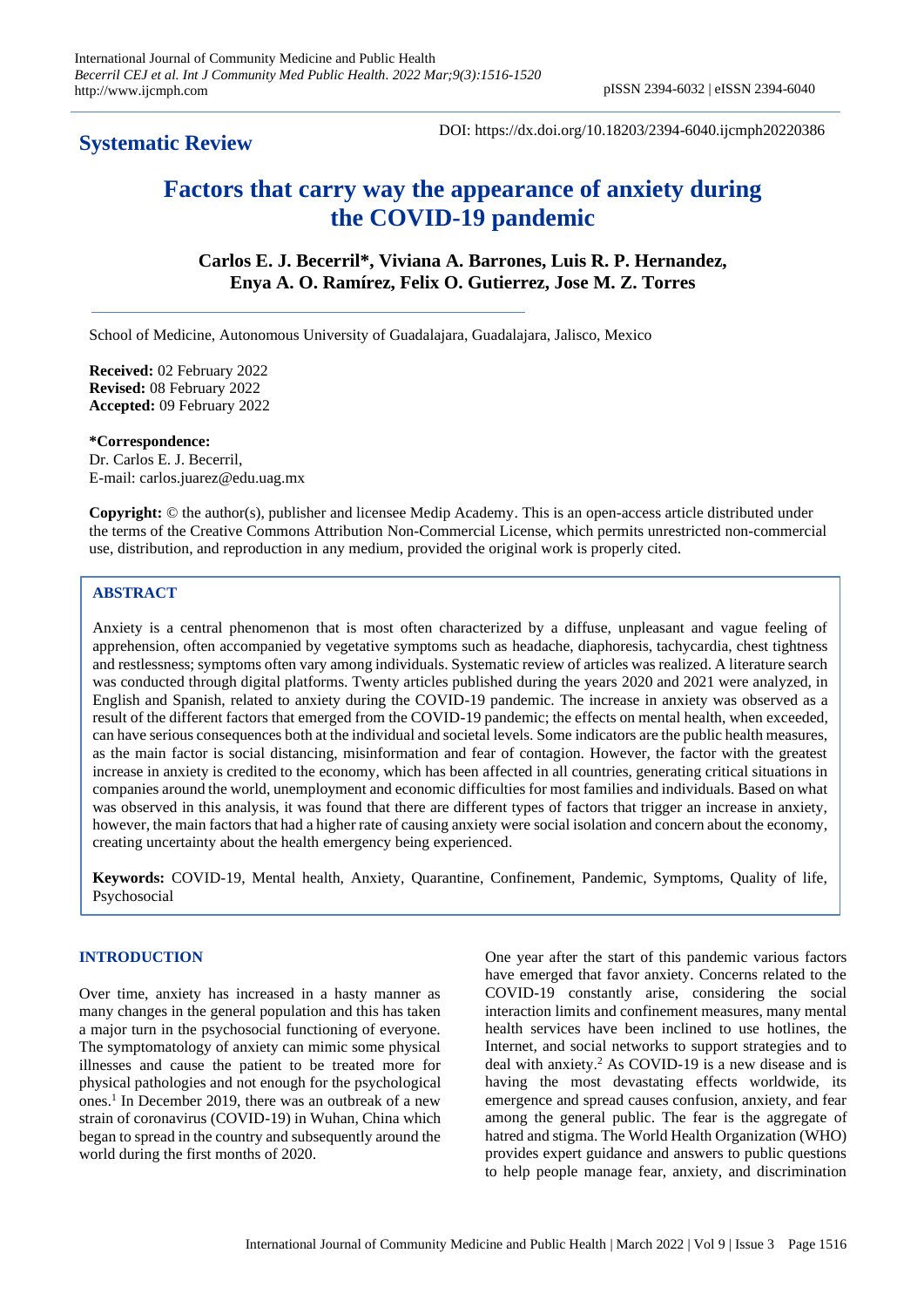during COVID-19 (WHO, 2020). Several sites, including the WHO, are providing myth busters and authentic information (WHO, 2020). Governments are also encouraging people not to share these messages without verifying their authenticity.<sup>3</sup>

In the pandemic, health care workers have a higher risk of developing illness and infecting their family members than non-health care workers. It is known that, in quarantine situations, health care workers feel more emotions such as anger, fear, frustration, guilt, helplessness, anxiety and experience more symptoms of long-term trauma and are often exposed to community stigmatization. State anxiety levels are closely related to stressful events.<sup>1</sup>

Consequently, to adequately inform the public health system and enable appropriate measures to protect or mitigate adverse mental health effects, it is necessary to characterize the consequences and relevant factors that influence the psychological response to the pandemic and public health measures.<sup>2</sup>The objective of our research is to analyze the factors that predispose or trigger the occurrence of anxiety during the pandemic by COVID-19.

# **METHODS**

A systematic review of articles on the Internet was carried out using the Clinicalkey, ProQuest, PubMed, and Springer databases. We considered research in English and Spanish and did not exclude material based on its country of origin. Due to the topicality of this topic, the articles found were published in 2020 and 2021.

The following keywords were used for the database search: COVID-19 pandemic, anxiety, quarantine, isolation, mental health, distress during COVID-19, factors in mental health during the COVID-19 pandemic, COVID-19 pandemic, anxiety, quarantine, mental health during pandemic, stress, risk factor. Combinations of terms in both languages of the keywords were made for the selection of articles. And filtering was only used for the date of the research, and that they were only original or review articles.

A total of 20 articles were selected, 18 of them in English and 2 in Spanish, from different countries around the world. The criteria for selection were original articles accepted or under review published in the platforms, published no more than 3 years ago, related to the objectives of our research, and with relevant conclusive data on the triggers of anxiety during confinement and/or pandemic COVID-19.

All articles were reviewed to ensure that they contained information relevant to our research and that their data were conclusive about how mental health has been affected during the COVID-19 pandemic and to identify factors favoring the onset of anxiety during these times pandemic and to identify the factors that favor the appearance of anxiety in these times.

With the data obtained from these 20 articles we made a summary of each one of them to have the information synthesized and collect the results of these investigations. They were also analyzed to discard information that was not useful for our research work, and thus have better data content.

A total of 3 articles were excluded because they did not meet the objectives of this research, being based more on depression and not on anxiety, and they did not provide information about the factors that could trigger anxiety during the COVID-19 pandemic.

# **RESULTS**

#### *Data extraction*

Within the search for articles, 4 databases were used which were Clinicalkey, ProQuest, PubMed, and Springer. A total of 20 articles were collected in the different databases, of which 17 were selected because they met the characteristics of the study. For the selection of these, the objectives, results, and conclusions of each article were reviewed, with the aim of examining the information and analyzing whether it was related to the objective of our research.

# *Data analysis*

The information examined from the 17 articles was organized in an Excel program sheet. The information was organized by title of the article, year of publication, authors, objective of the work, results, and conclusions. With the purpose of analyzing and acquiring the necessary data to develop this bibliographic review.

# **DISCUSSION**

Epidemics and pandemics are a periodic phenomenon. People face various challenges during these periods. Lack of awareness often leads to a carefree attitude, which can negatively affect preparedness to meet these challenges. The impacts of these epidemics and pandemics are often intense, which can negatively affect the mental well-being of a given population.

The COVID-19 pandemic is a pandemic resulting from severe acute respiratory syndrome coronavirus-2 (SARS-CoV-2) disease. Its first case was identified in December 2019 in the city of Wuhan, in the People's Republic of China, when cases of a group of people sick with an unknown type of pneumonia were reported. It was recognized as a pandemic by the WHO on 11 March 2020.<sup>4</sup>

The COVID-19 pandemic threatens the mental and physical health of individuals, which may be caused directly or indirectly and is largely due to public health policy strategies and efforts to achieve isolation.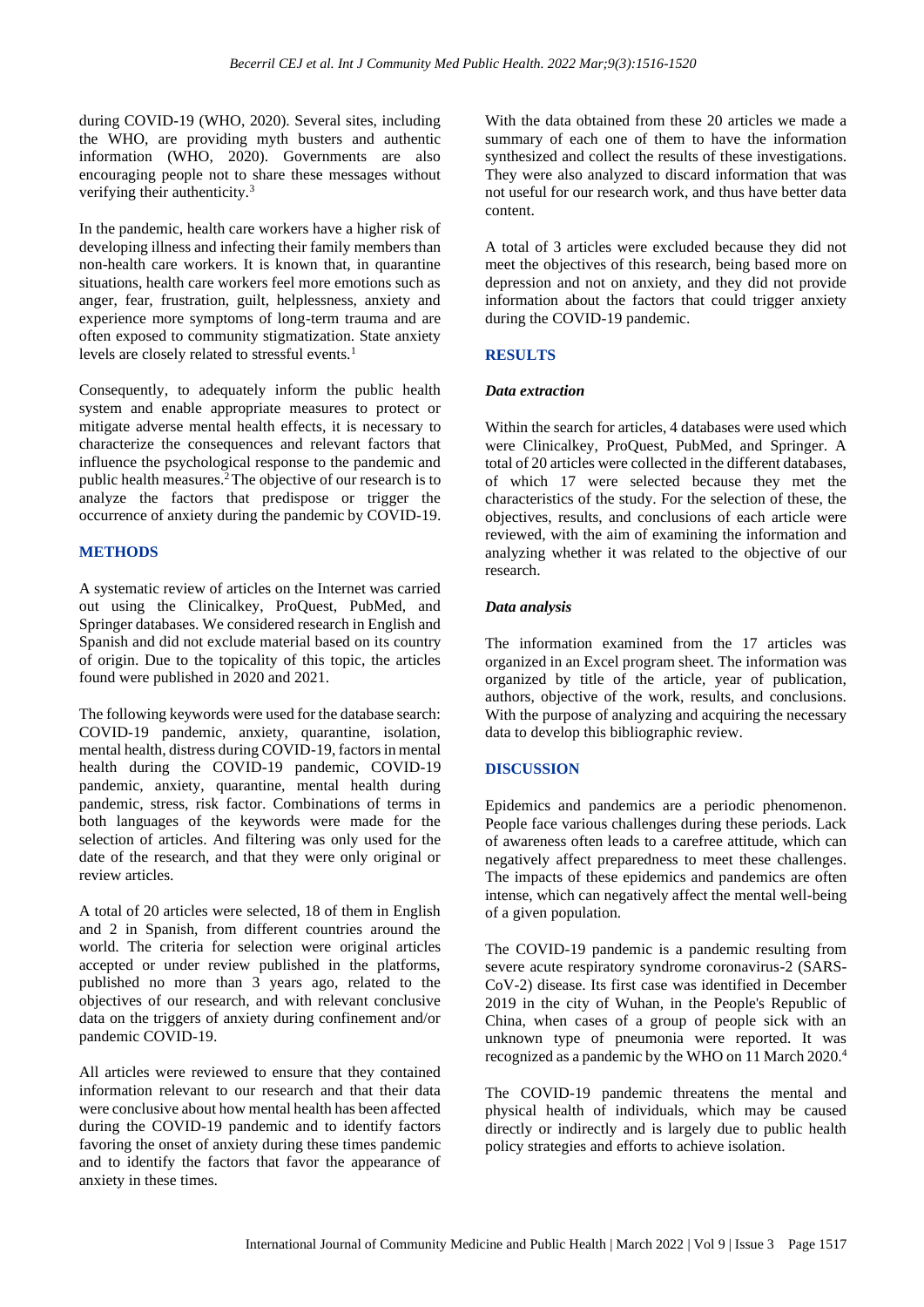It is important to note that the most common strategies applied to combat the spread of COVID-19 involve travel restrictions, social distancing, and residential confinement. <sup>5</sup> Fear and anxiety regarding a new disease and what it might cause in the face of it can be overwhelming and generate strong emotions in both adults and children. Therefore, this study sought to assess factors that promote anxiety during COVID-19 pandemic confinement.

Age probably increases the risk of developing mental illness after natural disasters people with an age range of 18 to 30 years and those older than 60 have a higher risk of distress during the pandemic due to COVID-19.6,7

All the uncertainty about personal, health, and economic futures can cause and have implications for mental health.

During the COVID-19 pandemic, new health and hygiene measures had to be implemented for society, which have affected the dynamics of living in confinement. Restrictive measures began to be taken on school campuses, implementing online classes, which have been a challenge for teachers and students.<sup>5</sup> However, periods without school were associated with a decrease in physical activity, more time spent surfing the Internet, sleep, irregular diets, feelings of uncertainty, stress from online classes, these factors favored a decrease in mental health, with a higher prevalence of anxiety and depression symptoms. Although there are obvious advantages of remote learning, for example, accessibility and convenience during online learning, there should also be concern about the limitations of inefficient learning and the difficulty in maintaining academic integrity and communication. It is difficult for children and adolescents to concentrate all the time during online learning, due to symptoms of pandemic anxiety, and confinement.

Confinement has also had negative effects on the mental health of patients with psychiatric disorders, psychosocial adversity is generated that threatens the stability of the family, and this creates higher stress in the lives of children and adolescents with a psychiatric disorder, causing an exacerbation of symptoms and greater difficulty in following an adequate treatment, increasing anxiety levels in these patients.<sup>8</sup> In all the psychiatric disorders studied, negative changes were noted for the patients, such as: changes in their mental health care, changes in behavior, increased anxiety and even the appearance of mental disorders in children with intellectual disabilities, all of this directly related to isolation and repercussions in the family.

The current barriers and risks of the COVID-19 pandemic mean that medical and psychological care is ideally provided through telepsychiatry, which has been able to achieve good results for appropriate follow-up in the treatment of psychiatric disorders.<sup>8</sup> This model has been favorably accepted, but some limitations are recognized, such as the lack of face-to-face contact, body language that is partially absent, absence of physical contact and a change in emotional expressions. Despite this, it is considered a very valuable tool during the pandemic, as patients can continue their psychological treatment from home and have better management of their mental health.

Government restrictions put in place to curb the spread of the virus have led to widespread social isolation, which can have profound mental health consequences. While these restrictions have been a challenge for people of all ages, they can be particularly difficult for adolescents, who at this stage of development rely heavily on peer connections for emotional support and social development. The greatest concerns of adolescents during the COVID-19 crisis were around disruption of their social interactions and activities, while concerns about contracting or getting sick from the virus were very low. This suggests that it is the restrictions put in place to reduce the spread of the virus, and not the virus itself, that is causing teens the most distress. Given that social isolation, interpersonal stress, and mental health problems during adolescence may be a precursor to mental health problems later in life.<sup>9</sup>

The work environment has also undergone changes in terms of coexistence dynamics, logistics, and job losses due to the economic crisis in several countries, which has caused negative feelings in workers such as hopelessness, uncertainty and stress.

There is a positive relationship between levels of hopelessness and anxiety. There can be many reasons for hopelessness. Uncertainty is one of the most important factors that trigger anxiety. Anxiety and insecurity can lead to an increase in hopelessness.

Levels of anxiety and hopelessness in healthcare workers are higher than those in society, mostly affecting nurses. Increased work hours are one of the important factors that increase anxiety.<sup>1</sup>

As with many jobs, it is recommended that companies train their personnel to deal with health situations such as epidemics or pandemics; it is important for society to be able to have a support network in which it can consign its mental and physical health.

Other triggers of COVID-19 pandemic anxiety include poor sleep quality. Young people and women, those who were unsure of possible COVID-19 infection and a greater fear of direct contact with COVID-19-infected persons had a higher risk of developing sleep disorders, as well as higher levels of anxiety and distress. <sup>6</sup> Female gender, younger age, lower educational level, being unemployed, living alone, as well as current or past psychotherapeutic or psychiatric treatment are associated with higher anxiety symptomatology.6,10 Being quarantined was associated with higher health anxiety and fear episodes, belonging to an officially announced COVID-19 risk group was associated with higher anxiety and depressive symptomatology, health anxiety, fear episodes, higher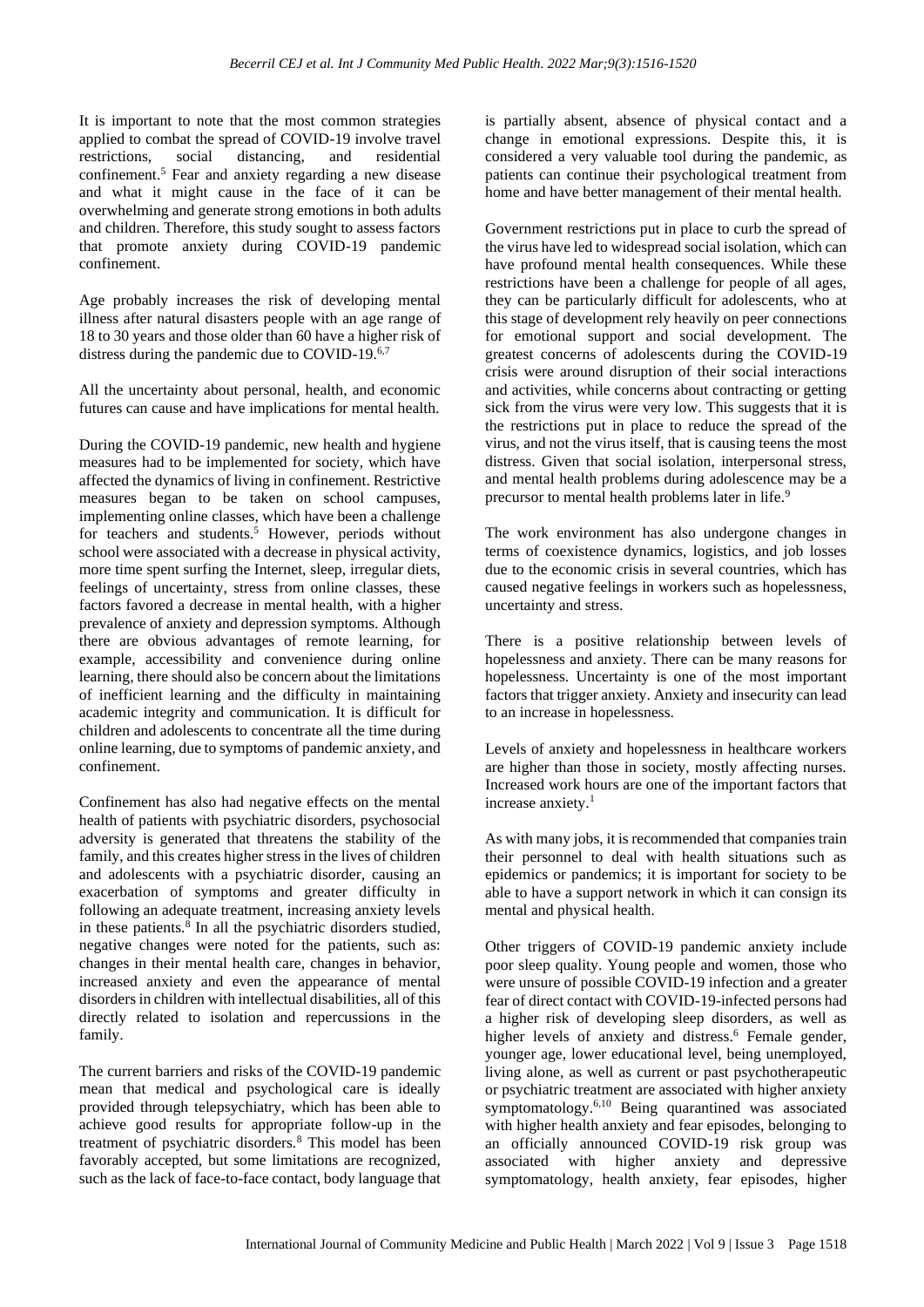psychosocial distress, and lower life satisfaction.<sup>10</sup> In older adults, self-isolation, boredom, increased access to pessimistic pandemic information, occupational disruption, financial difficulties, and a higher number of deaths among older adults may collectively represent a heavier burden for those in this age group, thereby increasing their risk of stress, anxiety, and depression.<sup>11</sup>

A lower average household income, lower educational level, higher level of knowledge, more worried about being infected, no psychological support, greater property damage, and lower self-perceived health status are highly associated with anxiety. The impact of COVID-19 is not only psychological but also economic.

Those with a low average household income lack the ability to cope with economic risks; in addition, being quarantined means they cannot cope with financial problems by returning to work or applying for a loan, and they cannot estimate how long this impact may last. These may be factors that triggered further anxiety and depression.<sup>11</sup>

Anxiety levels during a pandemic may be reduced when; the duration of isolation is as short as possible, the person receives accurate information, is informed by reliable means of communication, has sufficient supplies to decrease the frequency of going out, has a stable financial situation, engages in recreational/recreational activities, and when communication (physical or virtual) improves.<sup>12</sup>

Due to fake news, people adopt various unwanted dietary and lifestyle modifications under the influence of rumors. These can adversely affect mental health. Therefore, it is important to address mental health difficulties in pandemic situations. Similarly, additional changes such as isolation, social distancing, self-quarantine, travel restriction, and increasingly widespread rumors on social networks can also negatively affect mental health.<sup>13</sup>

Frequent inappropriate behaviors such as anger, restlessness, and worry about infection or possible infection with the virus that led people to post on social networks are observed.<sup>12</sup> People feel the need to talk to someone about their concerns related to the COVID-19 pandemic. Opportunities to vent their distress are limited in most of the population due to the emotionally blocked state. At the same time, the electronic and print media are constantly discussing the status of the pandemic. As a result, people cannot cope and become emotionally drained.

One aspect that should be noted is that many people were either working from home or taking care of their children. Since schools were closed and staying at home was mandatory, families had to share the same space 24 hours a day, every day, during the 2 months of home quarantine. Homes were converted into offices, schools, kindergartens, gymnasiums, and playgrounds. In short, homes were put to multiple uses, which meant sharing cramped spaces and clearly had serious implications that increased anxiety and decreased levels of health-related quality of life  $(HROoL)$ .<sup>14-18</sup> Living with an at-risk family member or supporting another at-risk individual contributed to a higher level of anxiety.

# **CONCLUSION**

In general, the analysis of this literature review shows the triggers of psychological and behavioral responses in society. The increasing social and economic impact of public health measures such as social isolation generated an increase in anxiety, which led to an elevated level of hopelessness and fear. In the different age groups of children, adolescents, young adults, and older adults it was observed that in each group there is a different main factor, however all have in common social isolation being the most important factor in most of the articles, however the economic factor also has a very high rate of generating anxiety in society, since several studies state that people with any socioeconomic level experienced anguish, fear and uncertainty of what could happen. We obtained information that highlights the importance of recognizing that the COVID-19 pandemic generates anxiety among health care workers, students, parents, and older adults and may have serious implications for them. COVID-19 anxiety negatively affects the well-being, mental health, and work performance of the general population. Organizations should provide additional support and reassurance to their employees during a crisis.

*Funding: No funding sources Conflict of interest: None declared Ethical approval: Not required*

# **REFERENCES**

- 1. Hacimusalar Y, Kahve A, Yasar A, Aydin M. Anxiety and hopelessness levels in COVID- 19 pandemic: A comparative study of healthcare professionals and other community sample in Turkey. J Psychiatric Res. 2020;129:181-8.
- 2. Benke C, Autenrieth LK, Asselmann E, Pané-Farré CA. Lockdown, quarantine measures, and social distancing: Associations with depression, anxiety and distress at the beginning of the COVID-19 pandemic among adults from Germany. Psychiatry Res. 2020;293:113462.
- 3. Associations with depression, anxiety and distress at the beginning of the COVID-19 pandemic among adults from Germany. Psychiatry Res. 2020;293:113462.
- 4. Roy D, Tripathy S, Kar S, Sharma N, Verma S, Kaushal V. Study of knowledge, attitude, anxiety & perceived mental healthcare need in Indian population during COVID-19 pandemic. Asian J Psychiatry. 2020;51:102083.
- 5. Casagrande M, Favieri F, Tambelli R, Forte G. The enemy who sealed the world: effects quarantine due to the COVID-19 on sleep quality, anxiety, and